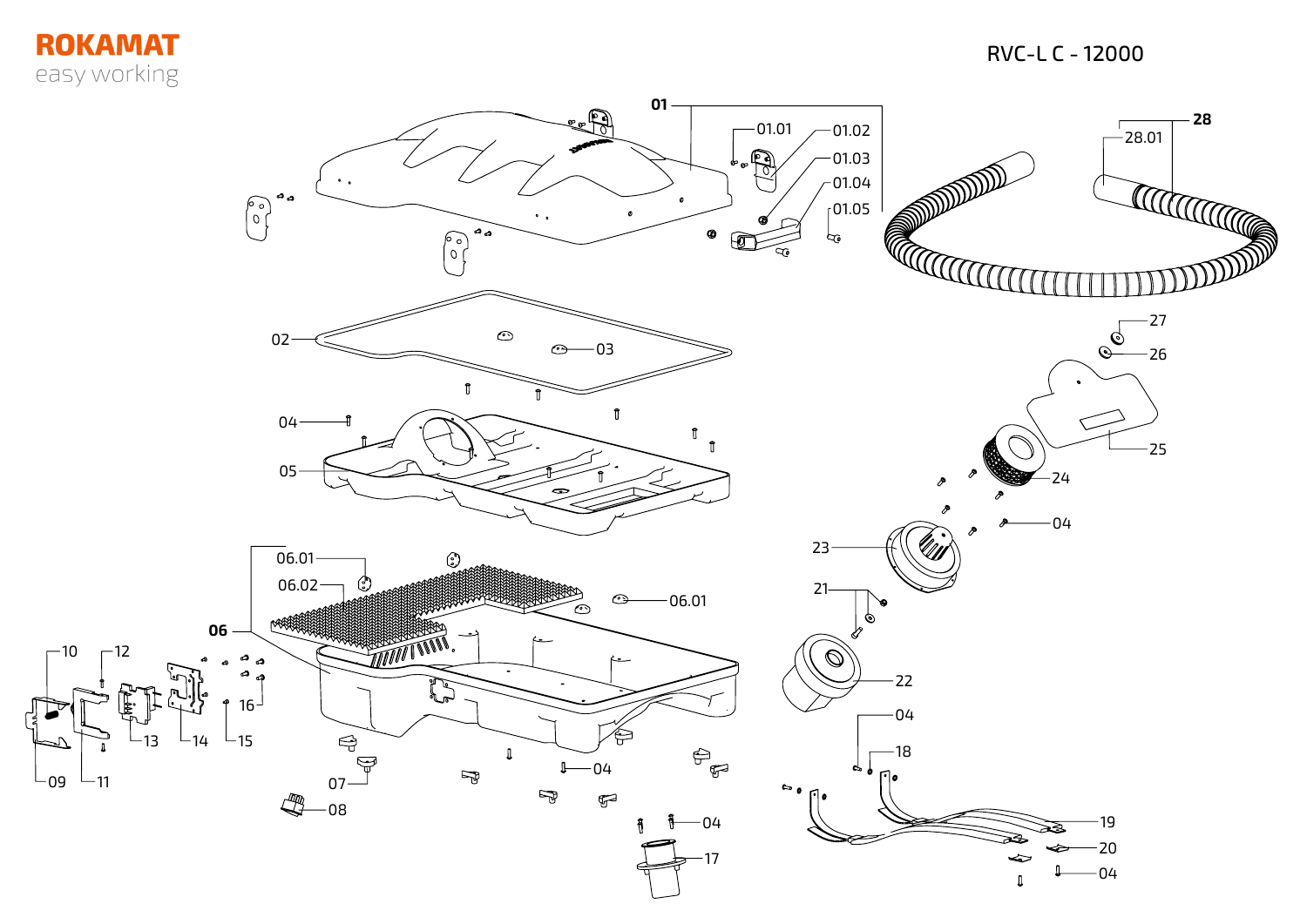## **ROKAMAT** easy working

| Pos.         | Art-Nr. | Bezeichnung                | Item                          | Désignation                         | Denominación                     |
|--------------|---------|----------------------------|-------------------------------|-------------------------------------|----------------------------------|
| 01           | 12011   | Staubsaugerdeckel          | Upper part vacuum cleaer cpl. | Partie supérieure d'aspirateur cpl. | Parte superior aspiradora cpl.   |
| 01.01        | 10035   | Linsenkopfschraube 4x12    | Rounded head screw 4x12       | Vis à tête bombée 4x12              | Tornillo alomado 4x12            |
| 01.02        | 10024   | Klammer                    | Clamp                         | Clip                                | Corchete                         |
| 01.03        | 75500   | 6kt Mutter M8              | Hexagonal nut M8              | Ecrou hexagonal M8                  | Tuerca hexagonal M8              |
| 01.04        | 75300   | Bügelgriff, klein          | Handle                        | Poignée                             | Empuñadura, baja                 |
| 01.05        | 75600   | Zylinderkopfschraube M8x20 | Cylinder head screw M8x20     | Vis cylindrique M8x20               | Tornillo cilíndrico M8x20        |
| 02           | 10026   | Gummidichtung              | Rubber sealing                | Joint en caoutchouc                 | Junta de goma                    |
| 03           | 10034   | Kunststoffmutter           | Plastic nut                   | Ecrou en plastique                  | Tuerca de plástico               |
| 04           | 10038   | Linsenkopfschraube 4,5x16  | Rounded head screw 4,5x16     | Vis à tête bombée 4,5x16            | Tornillo alomado 4,5x16          |
| 05           | 12012   | Staubsaugerinnenteil       | Inner part vacuum cleaer      | Pièce intérieur d'aspirateur        | Parte inferior de la aspiradora  |
| 06           | 12013   | Staubsaugerunterteil       | Base part vacuum cleaer       | Pièce inférieure d'aspirateur       | Parte de abajo de la aspiradora  |
| 06.01        | 10051   | Kunststoffmutter           | Plastic nut                   | Ecrou en plastique                  | Tuerca de plástico               |
| 06.02        | 10029   | Schaumstoff                | Plastic foam                  | Caoutchouc mousse                   | Esponja de barquilla             |
| 07           | 10037   | Kunststoffverschraubung    | Plastic connection            | Fermeture en plastique              | Tuerca de plástico               |
| 08           | 10042   | Wippschalter               | Switch                        | Bouton                              | Commutador                       |
| 09           | 12016   | Akkuverriegelung           | Battery locking plate         | Tôle de verrouillage batterie       | Bloqueo batería                  |
| 10           | 12017   | Druckfeder                 | Pressure spring               | Ressort de pression                 | Resorte de presion               |
| 11           | 12003   | Akkufixierung              | <b>Battery fixing</b>         | Fixation batterie                   | Fijación de batería              |
| 12           | 20011   | Linsenkopfschraube 3,5x12  | Rounded head screw 3,5x12     | Vis à tête bombée 3,5x12            | Tornillo alomado 3,5x12          |
| $ 13\rangle$ | 12018   | Elektronikeinheit, 18 V    | Electronic unit, 18 V         | Unite electronique, 18 V            | Unidad electrónica, 18 V         |
| 14           | 12009   | Auflageblech               | Supporting plate              | Surface en tôle                     | Chapa de apoyo                   |
| 15           | 52771   | Senkkopfschraube 3,5x10    | Countersunk screw 3,5x10      | Vis à tête fraisée 3,5x10           | Tornillo avellanado 3,5x10       |
| 16           | 52530   | Linsenkopfschraube M5x12   | Rounded head screw M5x12      | Vis à tête bombée M5x12             | Tornillo alomado M5x12           |
| 17           | 10057   | Flansch mit Winkelstutzen  | Flange with elbow fitting     | Bride avec raccord coudé            | Brida con tubuladura angular     |
| 18           | 10047   | Zahnscheibe                | Lock washer                   | Roue dentée                         | Arandela dentada                 |
| 19           | 10039   | Gurt                       | Belt                          | Ceinture                            | Cinturón                         |
| 20           | 10046   | Gurtklammer                | Belt clip                     | Clip Courroie                       | Grapa de banda                   |
| 21           | 10012   | Schraubenset               | Screw set                     | Kit de vis                          | Juego de tornillos               |
| 22           | 12001   | Motor 24 V                 | Motor 24 V                    | Moteur 24 V                         | Motor 24 V                       |
| 23           | 12002   | Motorhaube                 | Motor cap                     | Capot du moteur                     | Capó del motor                   |
| 24           | 10003   | Lamellenfilter             | Lamellar filter               | Filtre à lamelles                   | Filtro de láminas                |
| 25           | 10011   | Lamellenfilterabdeckung    | Covering for lamellar filter  | Capotage du filtre à lamelles       | Protección del filtro de láminas |
| 26           | 10014   | Gummiunterlegscheibe       | Rubber washer                 | Disque en caoutchouc                | Arandela de soporte de caucho    |
| 27           | 10013   | Rändelmutter M6            | Knurl nut M6                  | Ecrou moleté M6                     | Tuerca moleteada M6              |